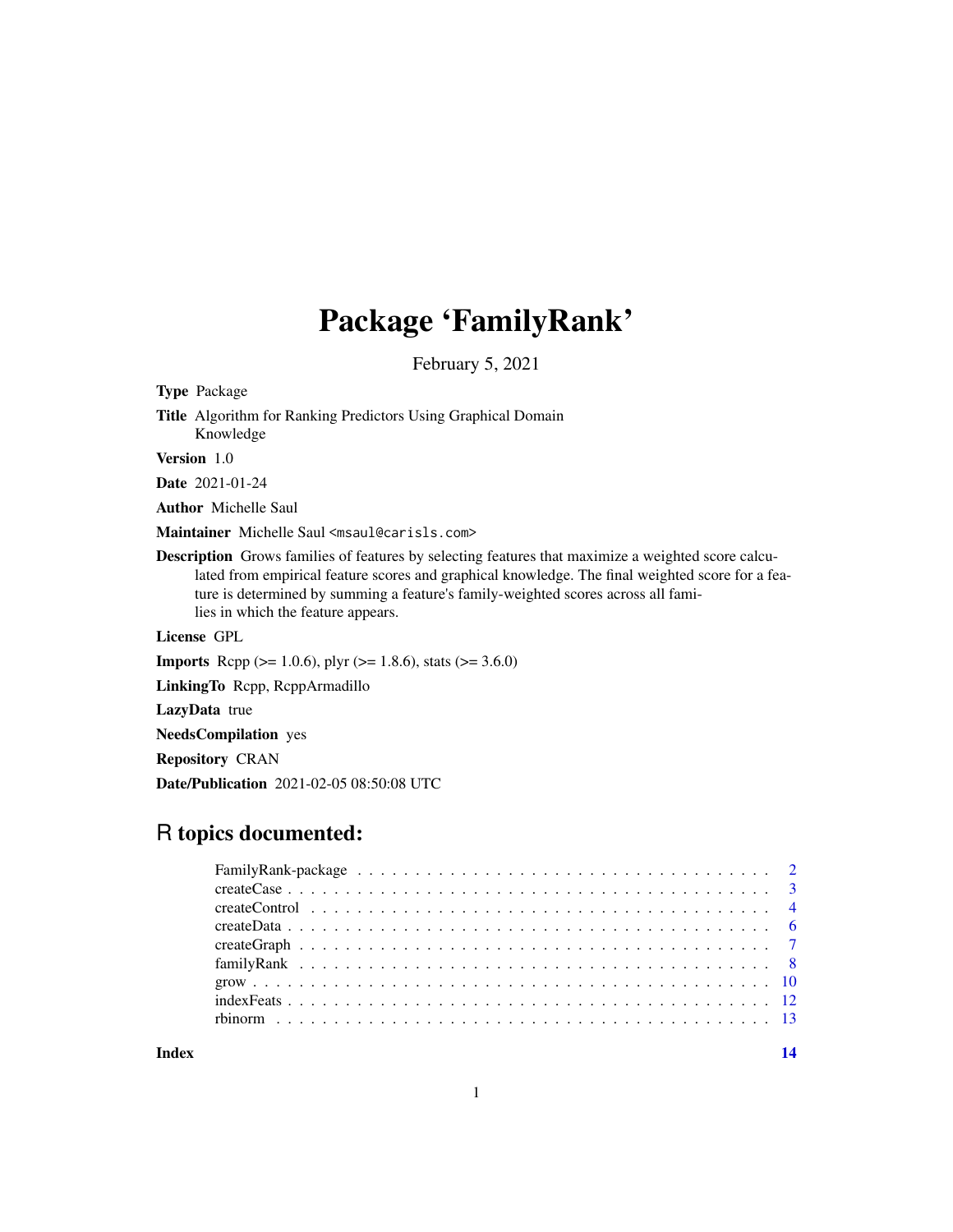<span id="page-1-0"></span>FamilyRank-package *Algorithm for Ranking Predictors Using Graphical Domain Knowledge*

# Description

Grows families of features by selecting features that maximize a weighted score calculated from empirical feature scores and graphical knowledge. The final weighted score for a feature is determined by summing a feature's family-weighted scores across all families in which the feature appears.

# Details

The DESCRIPTION file:

| FamilyRank                                                                                                                  |
|-----------------------------------------------------------------------------------------------------------------------------|
| Package                                                                                                                     |
| Algorithm for Ranking Predictors Using Graphical Domain Knowledge                                                           |
| 1.0                                                                                                                         |
| 2021-01-24                                                                                                                  |
| Michelle Saul                                                                                                               |
| Michelle Saul <msaul@carisls.com></msaul@carisls.com>                                                                       |
| Description: Grows families of features by selecting features that maximize a weighted score calculated from empirical feat |
| GPL                                                                                                                         |
| Rcpp ( $> = 1.0.6$ ), plyr ( $> = 1.8.6$ ), stats ( $> = 3.6.0$ )                                                           |
| Rcpp, RcppArmadillo                                                                                                         |
|                                                                                                                             |
|                                                                                                                             |

Index of help topics:

| FamilyRank-package | Algorithm for Ranking Predictors Using |
|--------------------|----------------------------------------|
|                    | Graphical Domain Knowledge             |
| createCase         | Simulate Cases                         |
| createControl      | Simulate Control                       |
| createData         | Simulate Data                          |
| createGraph        | Simulate Graph                         |
| familyRank         | Feature Ranking with Family Rank       |
| grow               | Grow Families                          |
| indexFeats         | Re-index features                      |
| rbinorm            | Bimodal Normal Distribution            |

The main function is [familyRank](#page-7-1).

# Author(s)

Michelle Saul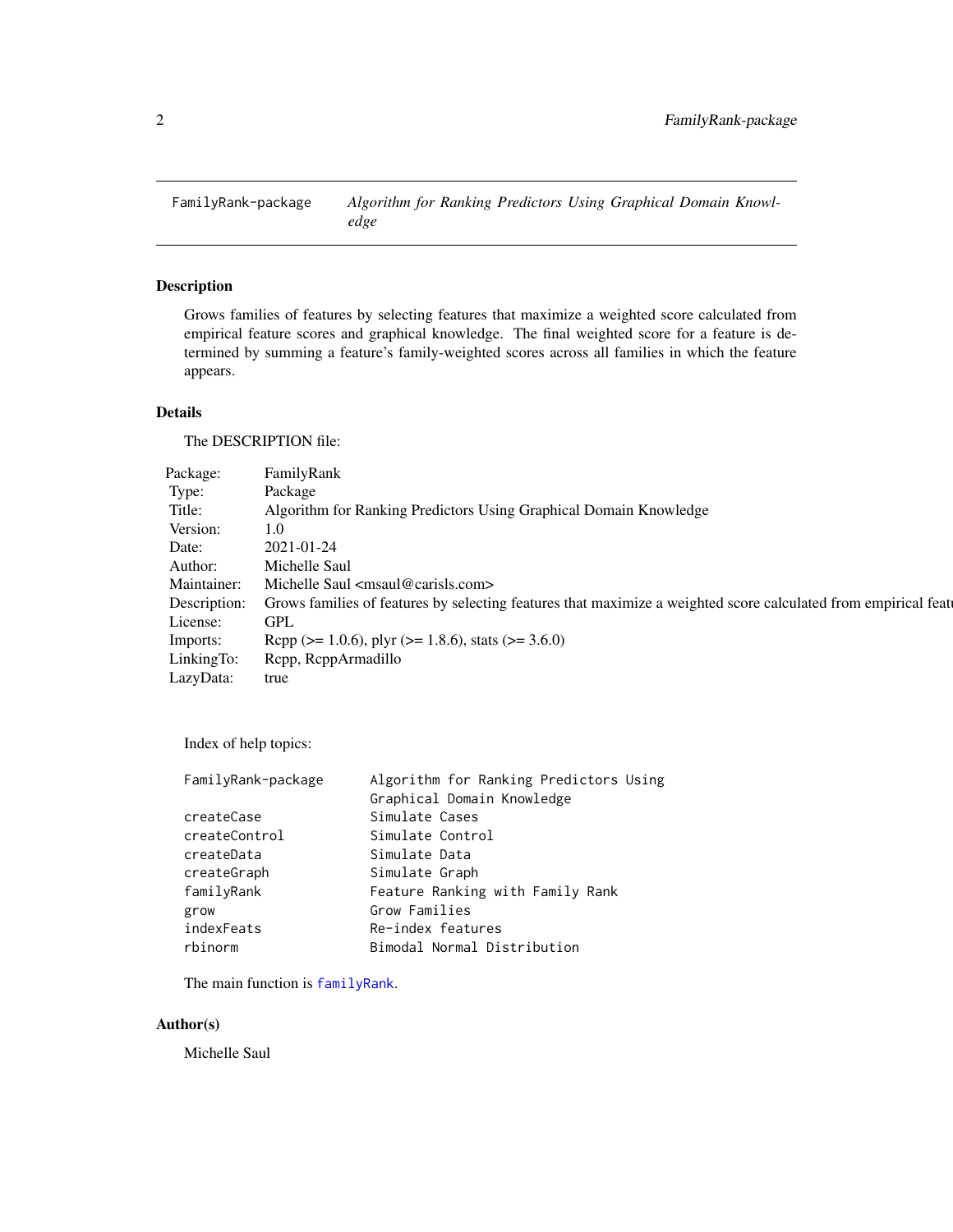#### <span id="page-2-0"></span> $\text{createCase}$  3

Maintainer: Michelle Saul <msaul@carisls.com>

# References

ADD REFERENCE

<span id="page-2-1"></span>createCase *Simulate Cases*

## Description

Numerical feature simulation for positive samples. Called by [createData](#page-5-1).

#### Usage

```
createCase(subtype, upper.mean, lower.mean, upper.sd, lower.sd, n.features,
subtype1.feats = 1:5, subtype2.feats = 6:10, subtype3.feats = 11:15)
```
# Arguments

| subtype    | Numeric number indicating which subtype to simulate. Currently supports three<br>subtype: $1, 2$ or $3.$                   |
|------------|----------------------------------------------------------------------------------------------------------------------------|
| upper.mean | The mean of the upper component of the bimodal Gaussian distribution from<br>which features are simulated.                 |
| lower.mean | The mean of the lower component of the bimodal Gaussian distribution from<br>which features are simulated.                 |
| upper.sd   | The standard deviation of the upper component of the bimodal Gaussian distri-<br>bution from which features are simulated. |
| lower.sd   | The standard deviation of the lower component of the bimodal Gaussian distri-<br>bution from which features are simulated. |
| n.features | Number of features to simulate.                                                                                            |
|            | subtype1. feats Numeric vector representing the indices of features that define subtype 1.                                 |
|            | subtype2. feats Numeric vector representing the indices of features that define subtype 2.                                 |
|            | subtype 3. feats Numeric vector representing the indices of features that define subtype 3.                                |

#### Details

Simulations support 3 subtypes, each defined by 5 different features.

Subtype 1 is defined as having the first 3 subtype1.feats and at least one of the next 2 subtype1.feats simulated from the upper component of the bimodal Gaussian distribution.

Subtype 2 is defined as having all 5 subtype2. feats simulated from the upper component.

Subtype 3 is defined as having the first 4 subtype3.feats simulated from the upper component and and the last subtype3.feats simulated from the lower component.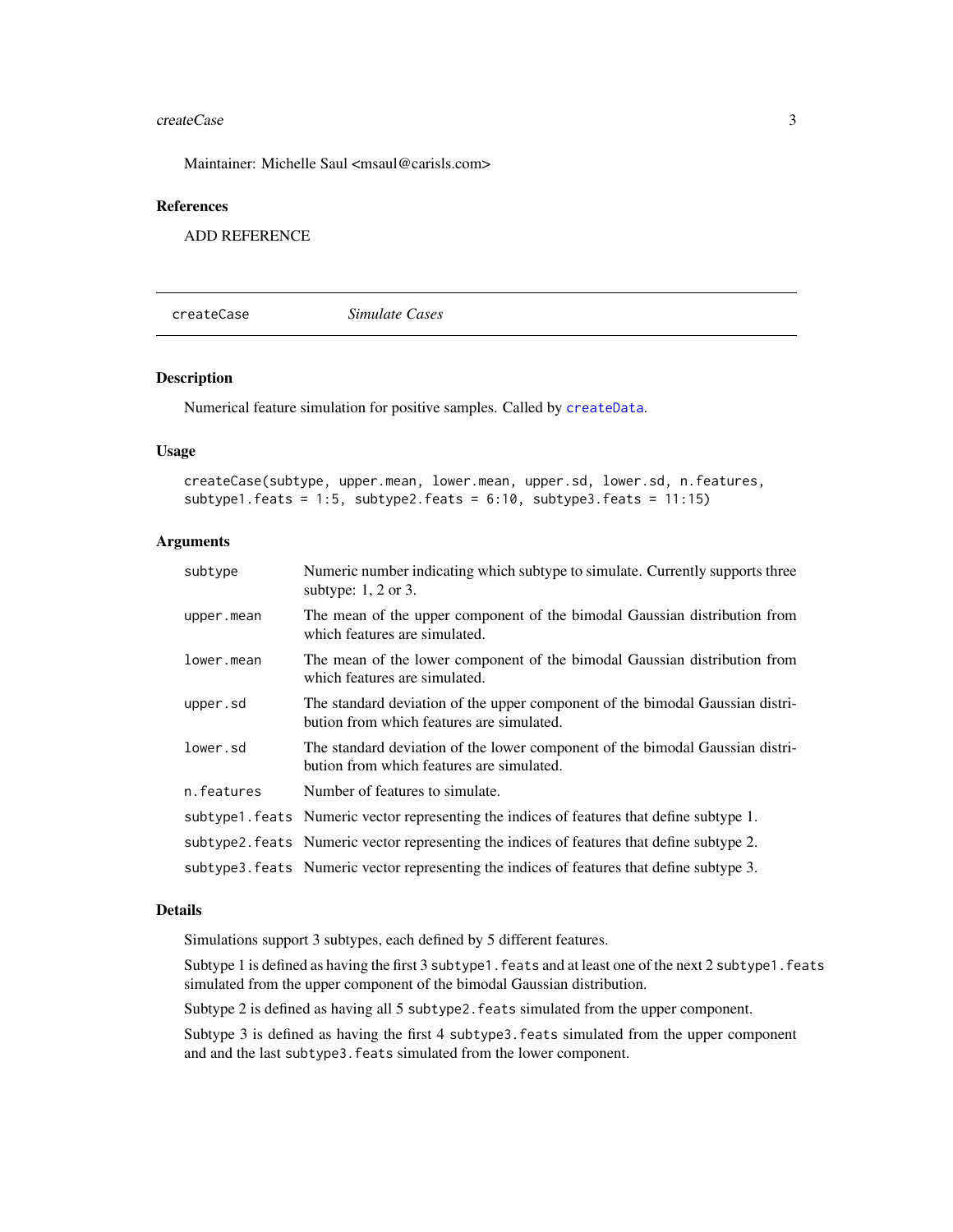# <span id="page-3-0"></span>Value

Returns a vector of simulated features

#### Note

createCase is not meant to be called alone. It is designed as a helper function for [createData](#page-5-1).

#### Author(s)

Michelle Saul

#### References

ADD REFERENCE

# See Also

[createData](#page-5-1)

# Examples

```
# Toy Example
case \leq createCase(subtype = 1, upper.mean = 13, lower.mean = 5,
upper.sd = 1, lower.sd = 1, n.features = 20,
                        subtype1.feats = 1:5,
                        subtype2.feats = 6:10,
                        subtype3.feats = 11:15)
```
<span id="page-3-1"></span>createControl *Simulate Control*

# Description

Numerical feature simulation for negative samples. Called by [createData](#page-5-1).

# Usage

```
createControl(upper.mean, lower.mean, upper.sd, lower.sd, n.features,
subtype1.feats = 1:5, subtype2.feats = 6:10, subtype3.feats = 11:15)
```
#### Arguments

| upper.mean | The mean of the upper component of the bimodal Gaussian distribution from<br>which features are simulated.                 |
|------------|----------------------------------------------------------------------------------------------------------------------------|
| lower.mean | The mean of the lower component of the bimodal Gaussian distribution from<br>which features are simulated.                 |
| upper.sd   | The standard deviation of the upper component of the bimodal Gaussian distri-<br>bution from which features are simulated. |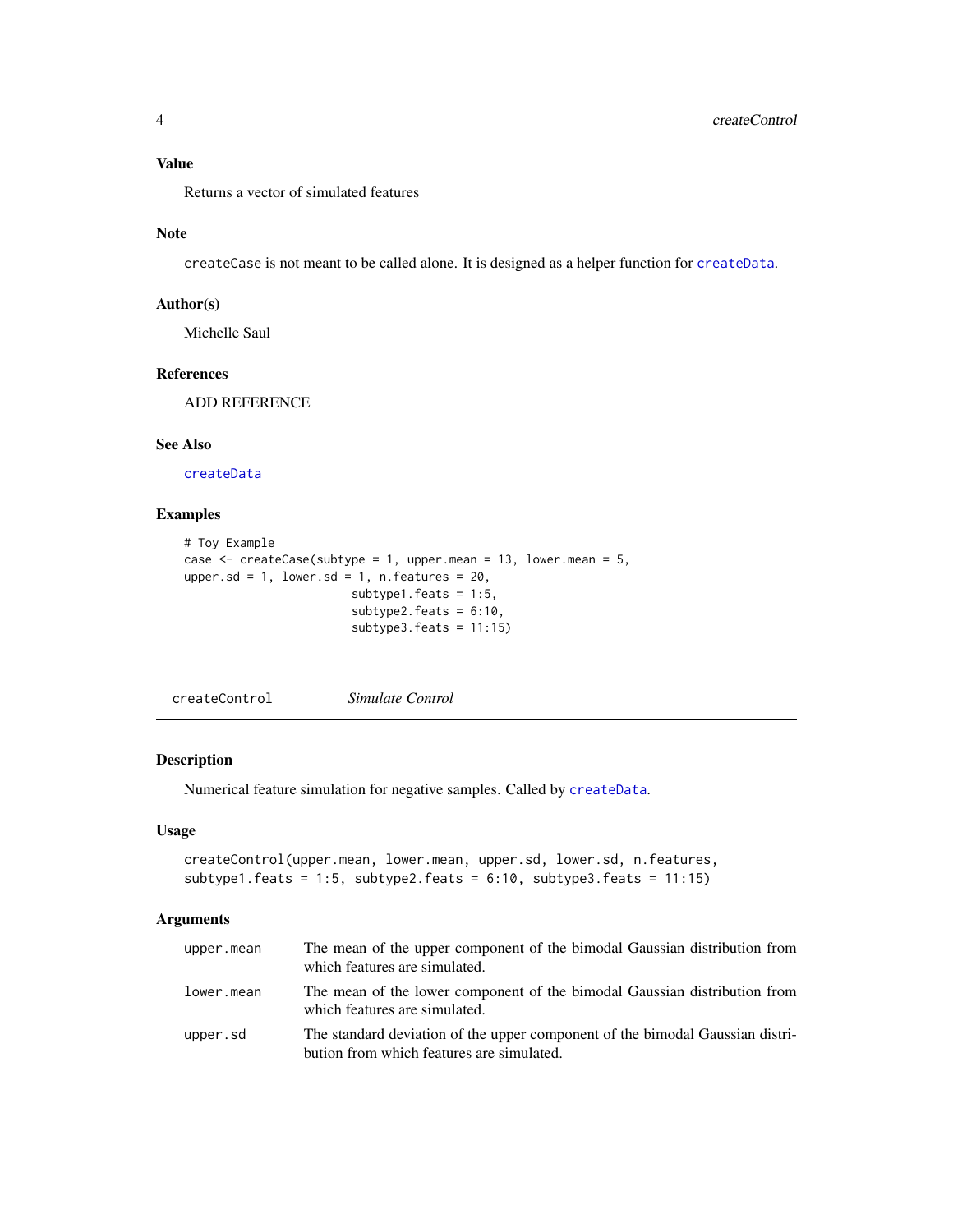# <span id="page-4-0"></span>createControl 5

| lower.sd   | The standard deviation of the lower component of the bimodal Gaussian distri-<br>bution from which features are simulated. |
|------------|----------------------------------------------------------------------------------------------------------------------------|
| n.features | Number of features to simulate.                                                                                            |
|            | subtype 1. feats Numeric vector representing the indices of features that define subtype 1.                                |
|            | subtype2. feats Numeric vector representing the indices of features that define subtype 2.                                 |
|            | subtype3. feats Numeric vector representing the indices of features that define subtype 3.                                 |

#### Details

Simulates data such that none of the 3 subtypes defined in [createCase](#page-2-1) are represented.

To ensure subtype 1 is not represented, at least one of the first three subtype1.feats and/or both of the next 2 subtype1. feats are simulated from the lower component of the Gaussian distribution.

To ensure subtype 2 is not represented, at least one of the five subtype2.feats is simulated from the lower component.

To ensure subtype 3 is not represented, at least one of the first 4 subtype3.feats is simulated from the lower component and/or the last subtype3.feats is simulated from the upper component.

# Value

Returns a vector of simulated features

#### Note

createControl is not meant to be called alone. It is designed as a helper function for [createData](#page-5-1).

#### Author(s)

Michelle Saul

#### References

ADD REFERENCE

#### See Also

[createData](#page-5-1)

# Examples

```
# Toy Example
control <- createControl(upper.mean = 13, lower.mean = 5,
upper.sd = 1, lower.sd = 1, n.features = 20,
                       subtype1.feats = 1:5,
                       subtype2.feats = 6:10,subtype3.feats = 11:15
```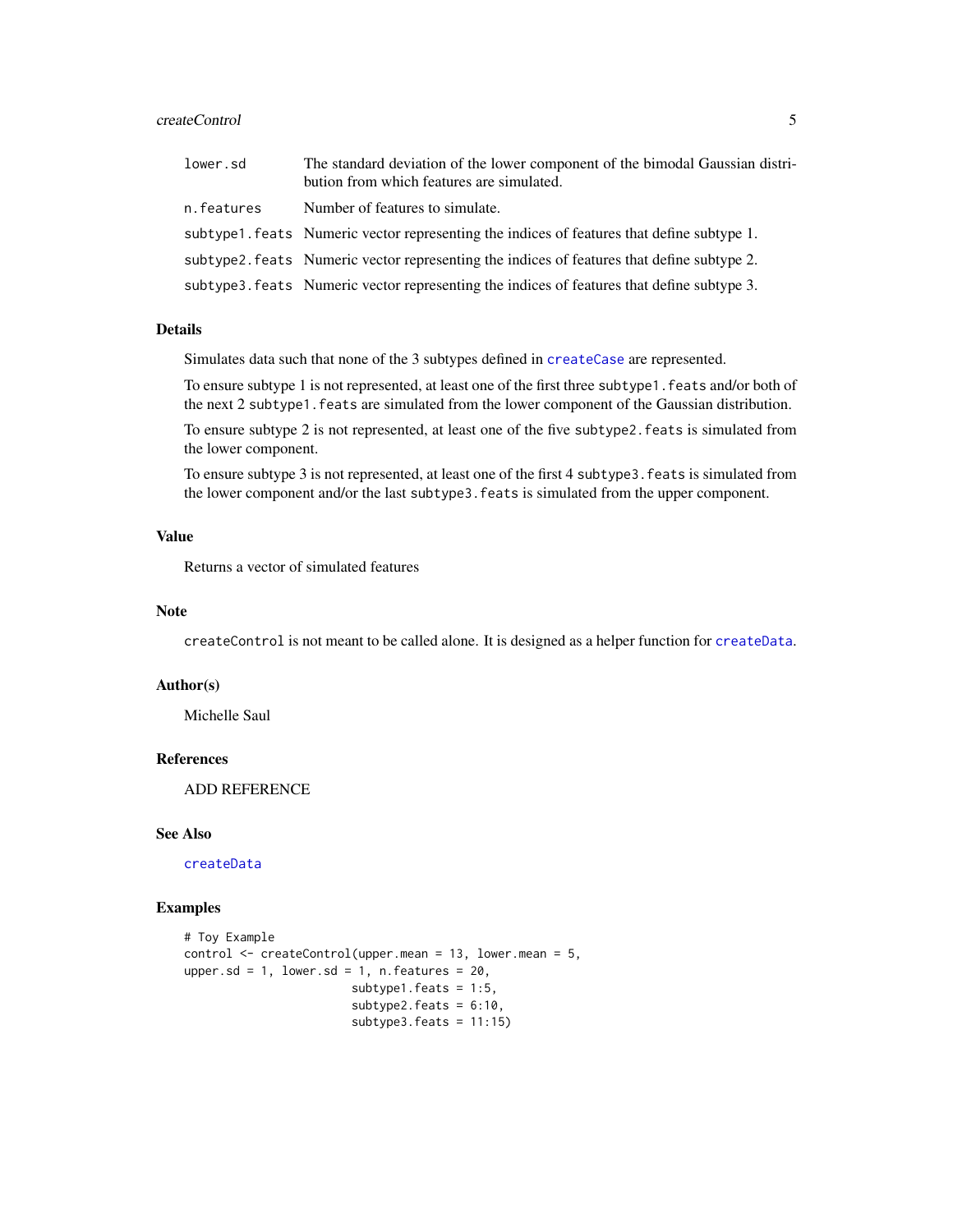<span id="page-5-1"></span><span id="page-5-0"></span>

#### Description

Simulate data sets meant to emulate gene expression data in oncology.

# Usage

```
createData(n.case, n.control, mean.upper = 13, mean.lower = 5,
sd.upper = 1, sd.lower = 1, n.features = 10000,
subtype1.feats = 1:5, subtype2.feats = 6:10, subtype3.feats = 11:15)
```
# Arguments

| n.case     | Number of cases to simulate.                                                                                 |
|------------|--------------------------------------------------------------------------------------------------------------|
| n.control  | Number of controls to simulate                                                                               |
| mean.upper | Mean of upper component of bimodal Gaussian distribution from which features<br>are simulated.               |
| mean.lower | Mean of lower component of bimodal Gaussian distribution from which features<br>are simulated.               |
| sd.upper   | Standard deviation of upper component of bimodal Gaussian distribution from<br>which features are simulated. |
| sd.lower   | Standard deviation of lower component of bimodal Gaussian distribution from<br>which features are simulated. |
| n.features | Number of features to simulate.                                                                              |
|            | subtype1. feats Index of features used to define subtype 1.                                                  |
|            | subtype2. feats Index of features used to define subtype 2.                                                  |
|            | subtype3. feats Index of features used to define subtype 3.                                                  |

# Details

Simulates case/control data as described in [createCase](#page-2-1) and [createControl](#page-3-1), and graphical domain knowledge as described in [createGraph](#page-6-1).

# Value

Returns a named list with a simulated feature matrix  $(x)$ , simulated binary response vector  $(y)$ , vector of subtype labels (subtype), and simulated domain knowledge graph (graph).

#### Author(s)

Michelle Saul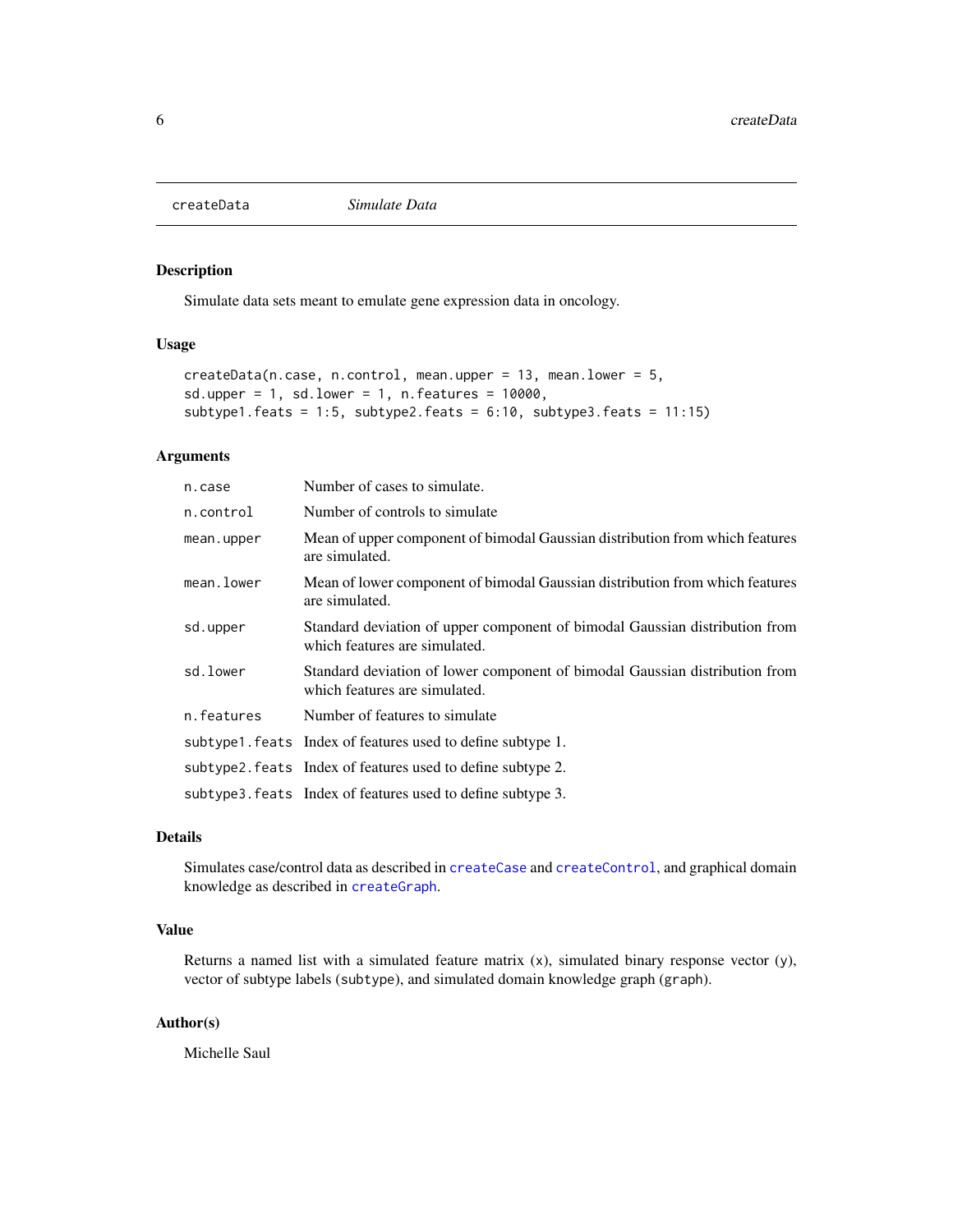# <span id="page-6-0"></span>createGraph 7

# References

ADD REFERENCE

# See Also

[createCase](#page-2-1), [createControl](#page-3-1), [createGraph](#page-6-1)

# Examples

```
## Toy Example
# Simulate data set
# 10 samples
# 20 features
# Features 1 through 15 perfectly define response
# All other features are random noise.
data \le - createData(n.case = 5, n.control = 5, mean.upper=13, mean.lower=5,
                   sd.upper=1, sd.lower=1, n.features = 20,
                   subtype1.feats = 1:5, subtype2.feats = 6:10,
                   subtype3.feats = 11:15x <- data$x
y <- data$y
graph <- data$graph
```
<span id="page-6-1"></span>createGraph *Simulate Graph*

# Description

Simulate domain knowledge graph.

#### Usage

```
createGraph(subtype1.feats = 1:5, subtype2.feats = 6:10, subtype3.feats = 11:15,
n.interactions = 1e+06, n.features = 10000)
```
#### Arguments

subtype1. feats Index of features used to define subtype 1. subtype2.feats Index of features used to define subtype 2. subtype3.feats Index of features used to define subtype 3. n.interactions Number of pairwise interactions to simulate. n.features Number of features to simulate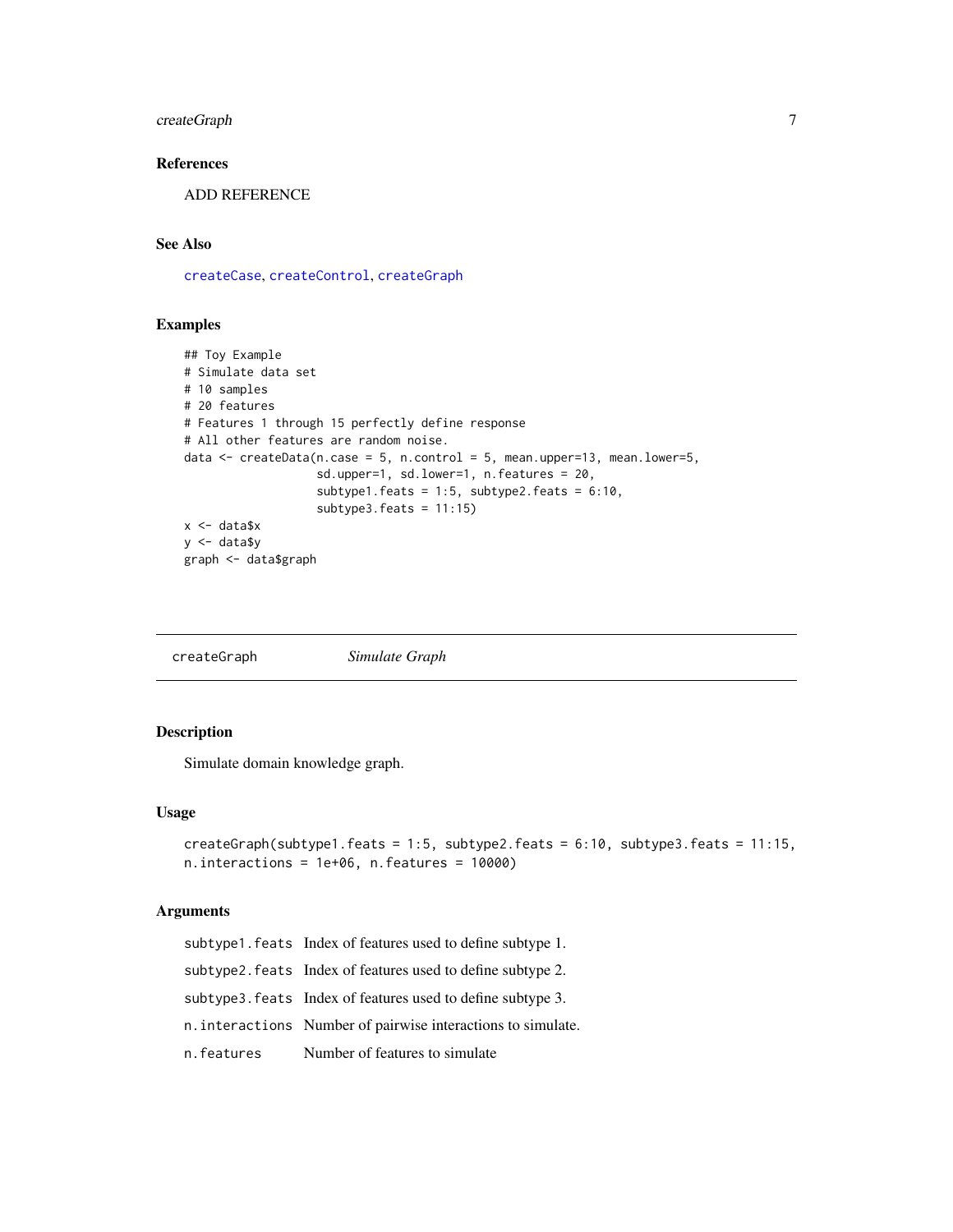# <span id="page-7-0"></span>Value

Returns a data frame representation of a graph. The first two columns represent graph nodes and the third column represents the edge weights between nodes.

All pairwise combinations of subtype1.feats have an edge weight of 1.

All pairwise combinations of subtype2.feats have an edge weight of 1.

All pairwise combinations of subtype3.feats have an edge weight of 1.

All other pairwise combinations have an edge weight uniformly distributed between 0 and 1.

#### Author(s)

Michelle Saul

#### References

ADD REFERENCE

# See Also

[createData](#page-5-1)

## Examples

```
# Toy Example
graph \le createGraph(subtype1.feats = 1:5, subtype2.feats = 6:10, subtype3.feats = 11:15,
n.interactions = 100, n.features = 20)
```
<span id="page-7-1"></span>familyRank *Feature Ranking with Family Rank*

#### Description

Ranks features by incorporating graphical knowledge to weight empirical feature scores. This is the main function of the FamilyRank package.

#### Usage

```
familyRank(scores, graph, d = 0.5, n.rank = min(length(scores), 1000),
n.families = min(n.rank, 1000), tol = 0.001)
```
# Arguments

| scores     | A numeric vector of empirical feature scores. Higher scores should indicate a<br>more predictive feature. |
|------------|-----------------------------------------------------------------------------------------------------------|
| graph      | A matrix or data frame representation of a graph object.                                                  |
| d          | Damping factor                                                                                            |
| n.rank     | Number of features to rank.                                                                               |
| n.families | Number of families to grow.                                                                               |
| tol        | Tolerance                                                                                                 |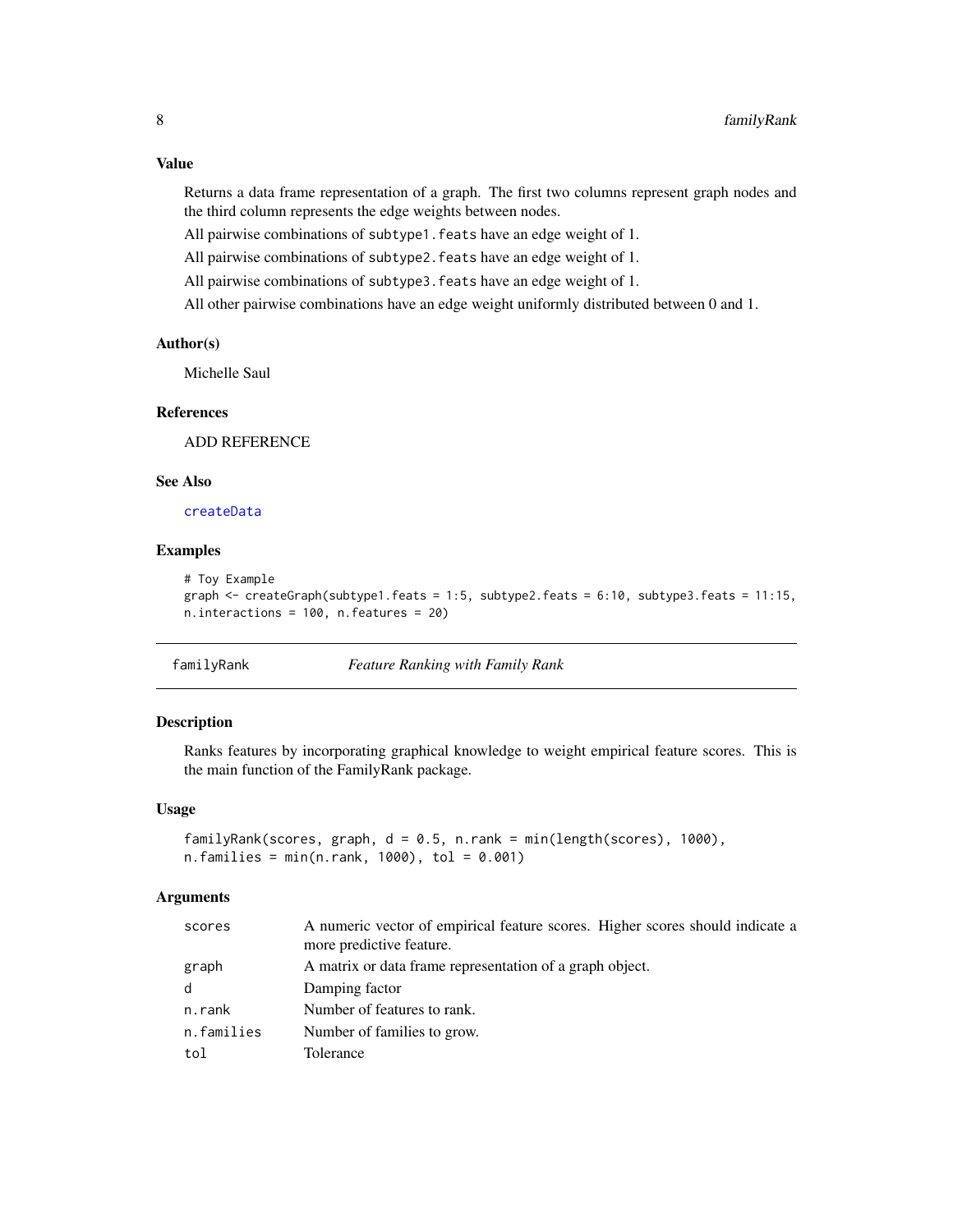### familyRank 9

#### Details

The scores vector should be generated using an existing statistical method. Higher scores should correspond to more predictive features. It is up to the user to adjust accordingly. For example, if the user wishes to use p-values as the empirical score, the user should first adjust the p-values, perhaps by subtracting all p-values from 1, so that a higher value corresponds to a more predictive feature.

The graph must be supplied in matrix form, where the first two columns represent graph nodes and the third column represents the edge weights between nodes. The graph nodes must be represented by the index of the feature that corresponds with the index in the score vector. For example, a node corresponding to the first value of the score vector should be indicated by a 1 in the graph object, the second by a 2, etc. It is not necessary that every feature in the score vector appear in the graph. Missing pairwise interactions will be considered to have interaction scores of 0.

The damping factor, d, represents the percentage of weight given to the interaction scores. The damping factor must be between 0 and 1. Higher values give more weight to the interaction score while lower values give more weight to the empirical score.

The value for n.rank must be less than or equal to the number of scored features. The algorithm will include only the top n. rank features in the ranking process (e.g. the n. rank features with the highest values in the score vector will be used to grow families). Higher values of n.rank require longer compute times.

The value for n.families must be less than or equal to the value of n.rank. This is the number of families the algorithm will grow. If n.families is less than n.rank, the algorithm will initate families using the n.families highest scoring features. Higher values of n.families require longer compute times.

The tolerance variable, tol, tells the algorithm when to stop growing a family. Features are added to families until the weighted score is less than the tolerance level, or until all features have been added.

#### Value

Returns a vector of the weighted feature scores.

#### Author(s)

Michelle Saul

#### **References**

ADD REFERENCE

### Examples

```
# Toy Example
scores <-c(.6, .2, .9)graph \leq \text{cbind}(c(1,1), c(2,3), c(.4, .8))familyRank(scores = scores, graph = graph, d = .5)
# Simulate data set
# 100 samples
# 1000 features
```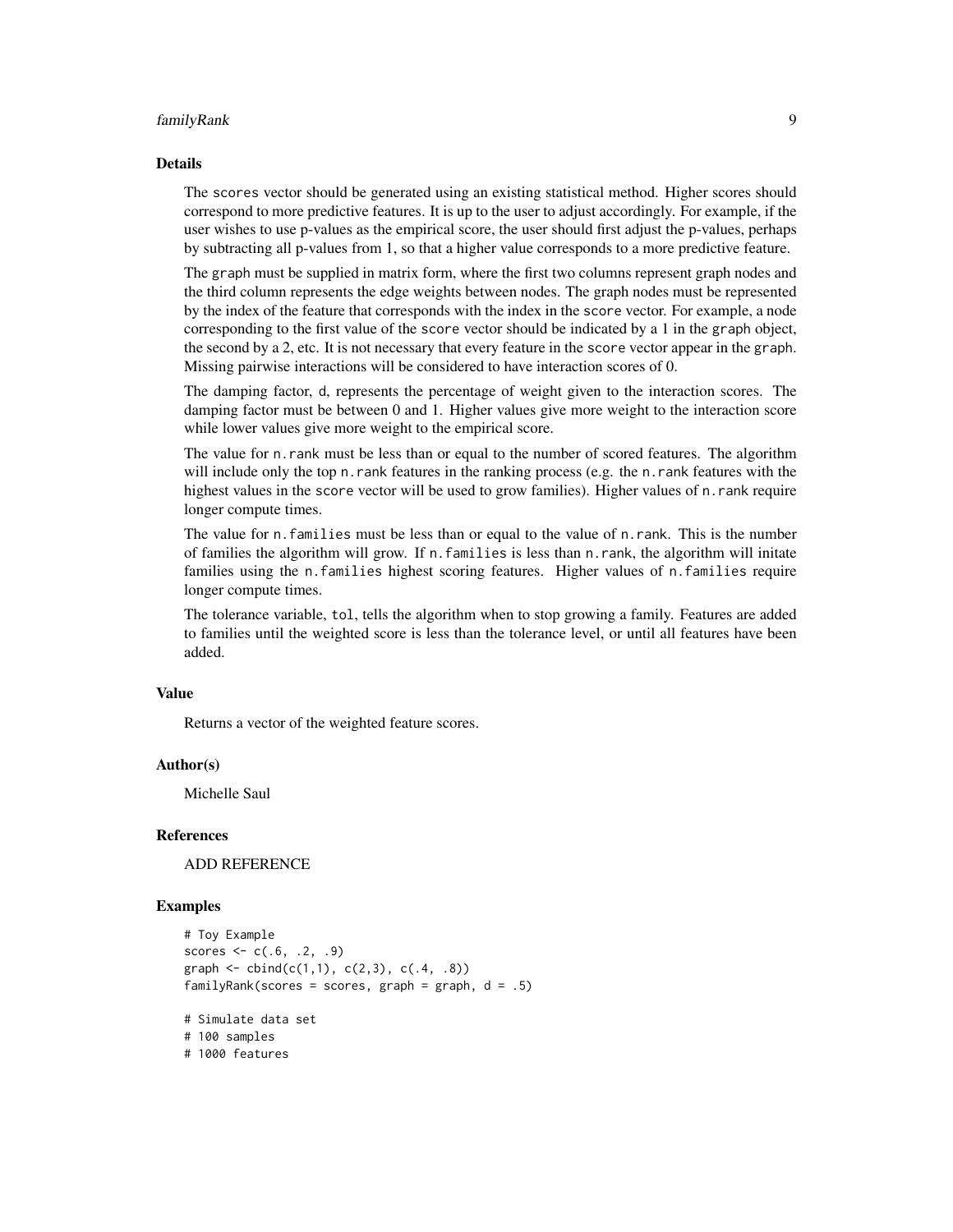```
# Features 1 through 15 perfectly define response
# All other features are random noise
simulatedData <- createData(n.case = 50, n.control = 50, mean.upper=13, mean.lower=5,
                            sd.upper=1, sd.lower=1, n.features = 10000,
                            subtype1.feats = 1:5, subtype2.feats = 6:10,
                            subtype3.feats = 11:15)
x <- simulatedData$x
y <- simulatedData$y
graph <- simulatedData$graph
# Score simulated features using absolute difference in group means
scores \leq apply(x, 2, function(col){
  splt <- split(col, y)
  group.means <- unlist(lapply(splt, mean))
  score <- abs(diff(group.means))
  names(score) <- NULL
  return(score)
})
# Display top 15 features using emprical score
order(scores, decreasing = TRUE)[1:15]
# Rank scores using familyRank
scores.fr <- familyRank(scores = scores, graph = graph, d = .5)
# Display top 15 features using emprical scores with Family Rank
order(scores.fr, decreasing = TRUE)[1:15]
```
grow *Grow Families*

#### Description

Call to the C++ function that grows the families.

#### Usage

```
grow(n, f, d, graph, scores, feat_mat, score_mat, tol, weight_mat, selected)
```
#### Arguments

| n            | Number of features to rank.                              |
|--------------|----------------------------------------------------------|
| $\mathbf{f}$ | Number of families to grow.                              |
| d            | Damping factor                                           |
| graph        | A matrix or data frame representation of a graph object. |
| scores       | A numeric vector of empirical feature scores.            |
| feat_mat     | Matrix to store selected features.                       |
| score_mat    | Matrix to store weighted scores of selected features.    |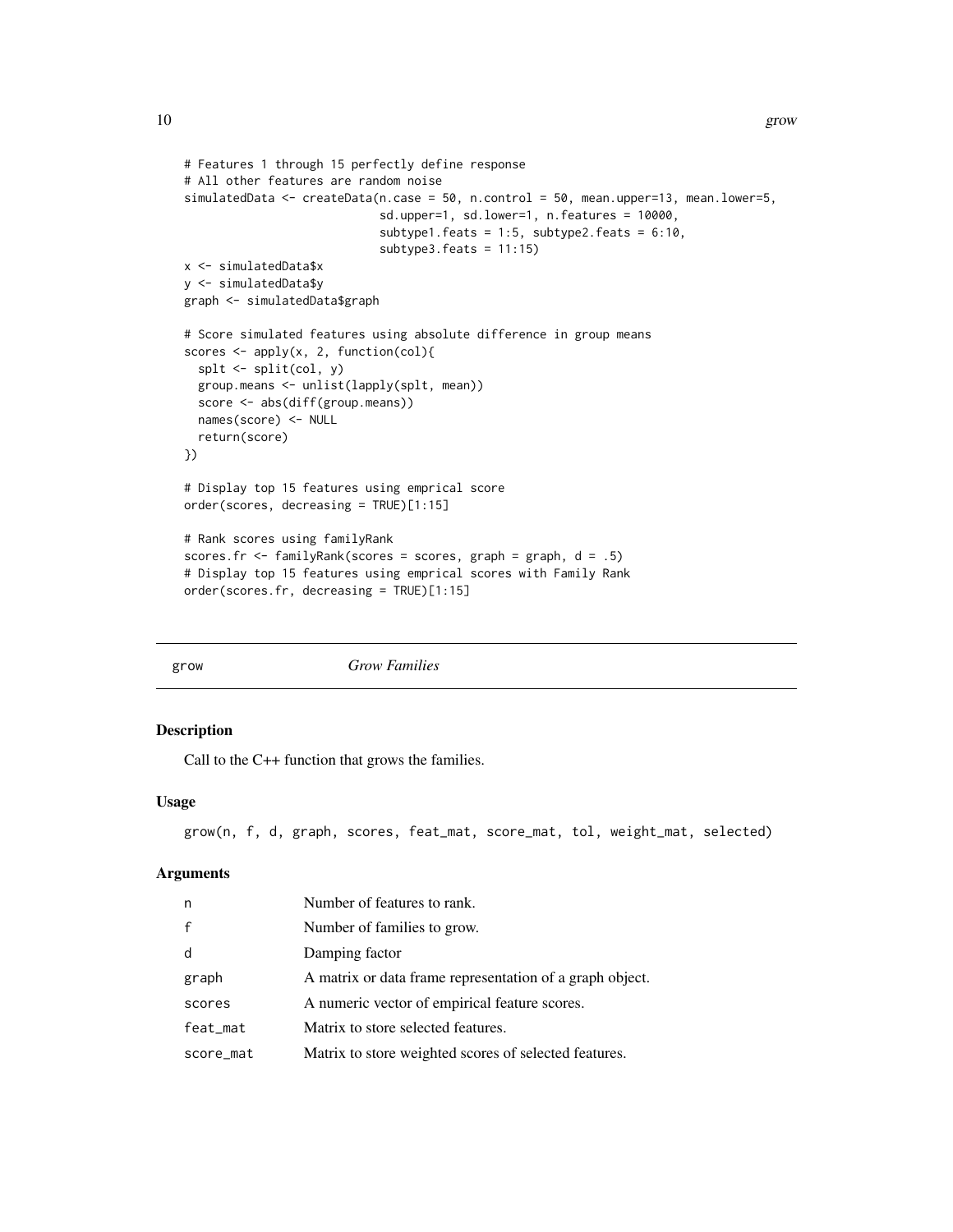| tol        | Tolerance                                                                                    |
|------------|----------------------------------------------------------------------------------------------|
| weight_mat | A matrix to store the cumulative weighted scores of selected futures across all<br>families. |
| selected   | Vector indicating whether a feature has been selected yet.                                   |

# Details

This is the workhorse function for the Family Rank algorithm.

#### Value

Returns a matrix with 1+2xn.families columns and n.rank rows. The first column is the cumulative feature score for each of the ranked features 1:n.rank. The row number corresponds to the re-indexed feature index. The next n.families columns contain the indices of selected features for each iteration of feature selection. The last n.families columns contain the weigthed scores of selected features for each iteration.

# Author(s)

Michelle Saul

#### References

ADD REFERENCE

#### Examples

```
# Toy Example
scores <-c(.6, .2, .9)graph \leq \text{cbind}(c(1,1), c(2,3), c(.4, .8))# initialize matrices
n <- n.families <- length(scores)
feat.mat \leq score.mat \leq matrix(0, nrow = n, ncol = n.families)
feat.mat[1,] <- order(scores, decreasing = TRUE)
score.mat[1,] <- sort(scores, decreasing = TRUE)
# Grow families
mats \leq grow(n = n, f = n.families, d = 0.5, graph = as.matrix(graph),
             scores = scores,
             feat_mat = feat.mat, score_mat = score.mat, tol = 0,
             weight_mat = as.matrix(scores), selected = rep(1, n))
# Selected Feature Matrix
## columns represent familes
## rows represent iterations
## values indicate indices of selected features
feat.mat <- mats[, 2:(n.families+1)]
feat.mat
# Corresponding Score Matrix
## columns represent familes
## rows represent iterations
```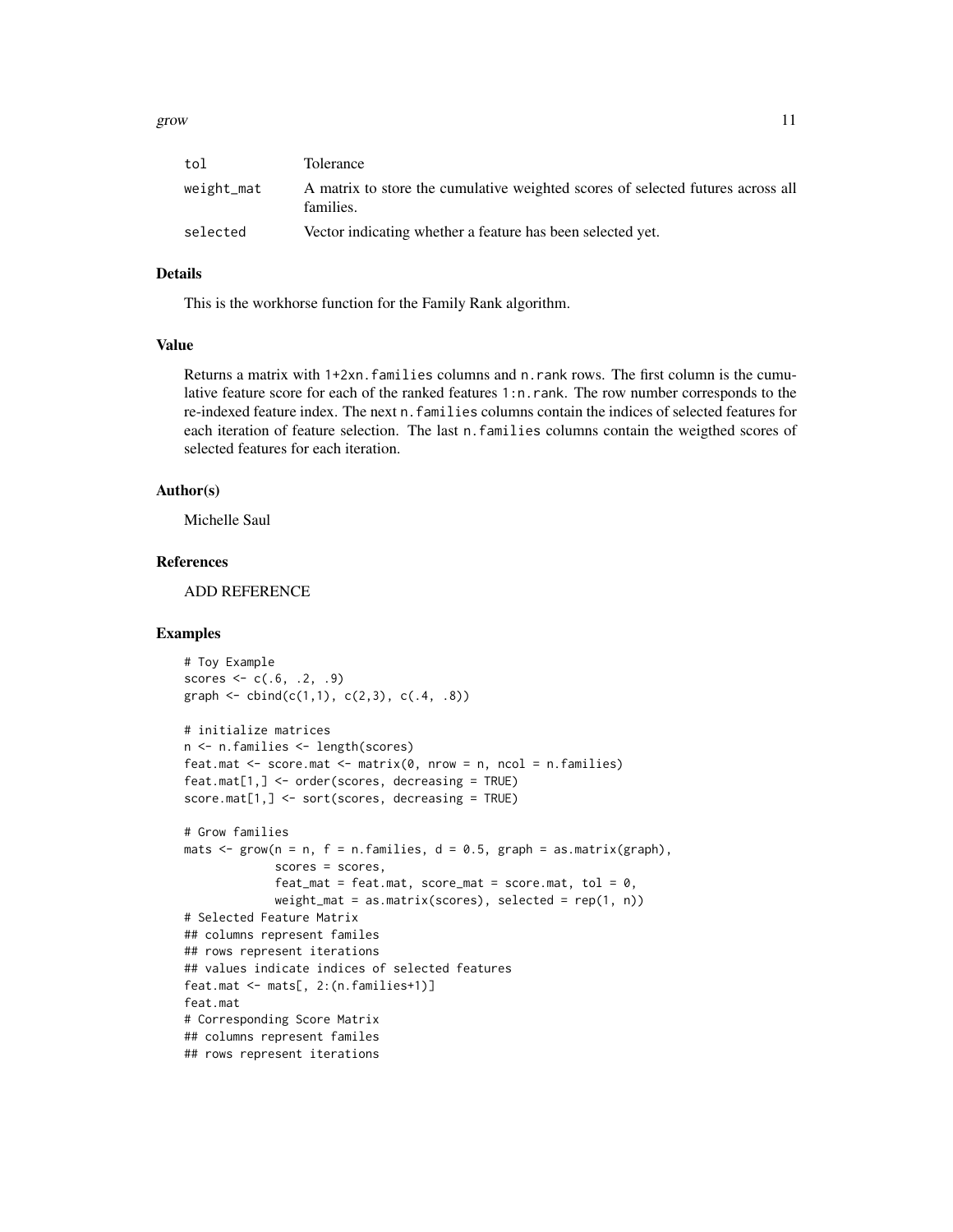```
## values indicate max weighted score of selected features
score.mat <- mats[, (n.families+2):(1+2*n.families)]
score.mat
```

```
indexFeats Re-index features
```
# Description

Re-index features based on number to rank. Called by [familyRank](#page-7-1).

#### Usage

```
indexFeats(scores, graph, n.rank = NULL)
```
#### Arguments

| scores | A numeric vector of empirical feature scores.            |
|--------|----------------------------------------------------------|
| graph  | A matrix or data frame representation of a graph object. |
| n.rank | Number of features to rank.                              |

# Details

This function is used to re-index features for the Family Rank algorithm. The function takes in the scores for all features, and returns scores for the top n. rank features. It also takes in the full domain knowledge graph and returns the subgraph that only includes interactions between the top n.rank features. Finally, it re-indexes the top features in both the score vector and domain knowledge graph to 1:n.rank.

#### Value

Returns a named list with re-indexed domain knowledge graph (graph.w), re-indexed scores (score.w), a mapping between original and new indices (loc.map), and the number of features to rank (n.rnak).

#### **Note**

indexFeats is not meant to be called alone. It is designed as a helper function for [familyRank](#page-7-1).

#### Author(s)

Michelle Saul

#### References

ADD REFERENCE

# See Also

[familyRank](#page-7-1)

<span id="page-11-0"></span>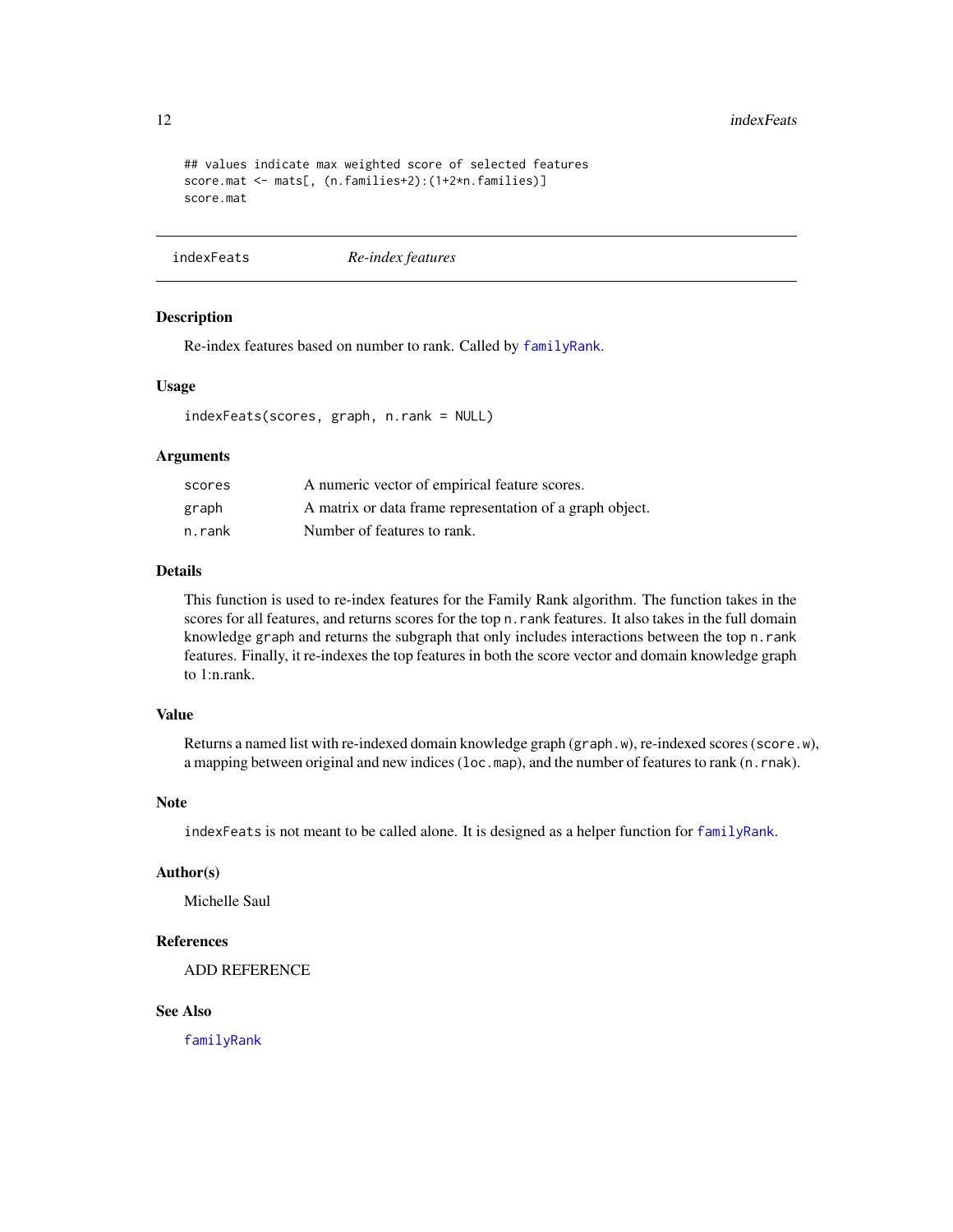<span id="page-12-0"></span>

# Description

Simulates random data from a bimodal Gaussian distribution.

# Usage

rbinorm(n, mean1, mean2, sd1, sd2, prop)

# Arguments

| n                 | Number of observations to simulate                                             |
|-------------------|--------------------------------------------------------------------------------|
| mean1             | Mean of mode 1                                                                 |
| mean <sub>2</sub> | Mean of mode 2                                                                 |
| sd1               | Standard deviation of mode 1                                                   |
| sd2               | Standard deviation of mode 2                                                   |
| prop              | Probability of being in mode 1. 1 -prop is the probability of being in mode 2. |

# Details

This function is modeled off of the [rnorm](#page-0-0) function.

#### Value

Generates random deviates

# Author(s)

Michelle Saul

# Examples

```
## Generate 100 samples from a two component Guassian curve
samples <- rbinorm(n=100, mean1=10, mean2=20, sd1=1, sd2=2, prop=.5)
```
## Plot distribution of simulated data plot(density(samples))